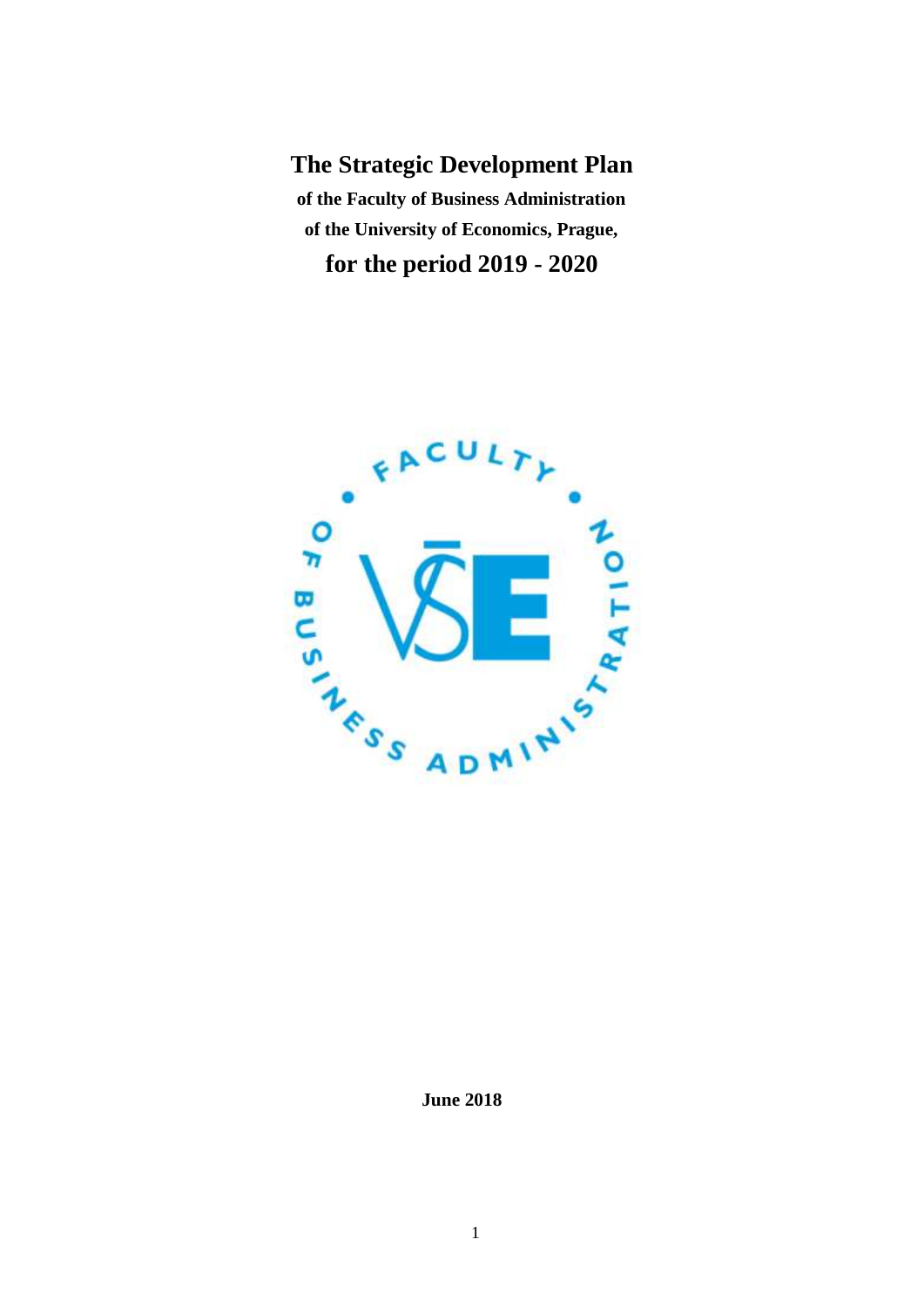# **Introduction**

Following The Long-Term Plan for the Educational, Scientific Research, Developmental and Innovative, Artistic, as well as other Creative Activities of the Faculty of Business Administration of the University of Economics, Prague, for the period 2016 – 2020, and Strategic Development Plan of the Faculty of Business Administration of the University of Economics, Prague, for the period 2016 – 2018, the Strategic Development Plan of the Faculty of Business Administration of the University of Economics, Prague, for the period 2019 – 2020 formulates specific targets of the Faculty of Business Administration development for the period until 2020 including indicators and activities leading to their achievement.

Names and numbering of chapters in the Strategic Development Plan of the Faculty of Business Administration correspond to names and numbering of chapters in The Long-Term Plan. Individual activities specified in the Strategic Development Plan of the Faculty of Business Administration will be solved on an ongoing basis in the years 2019-2020.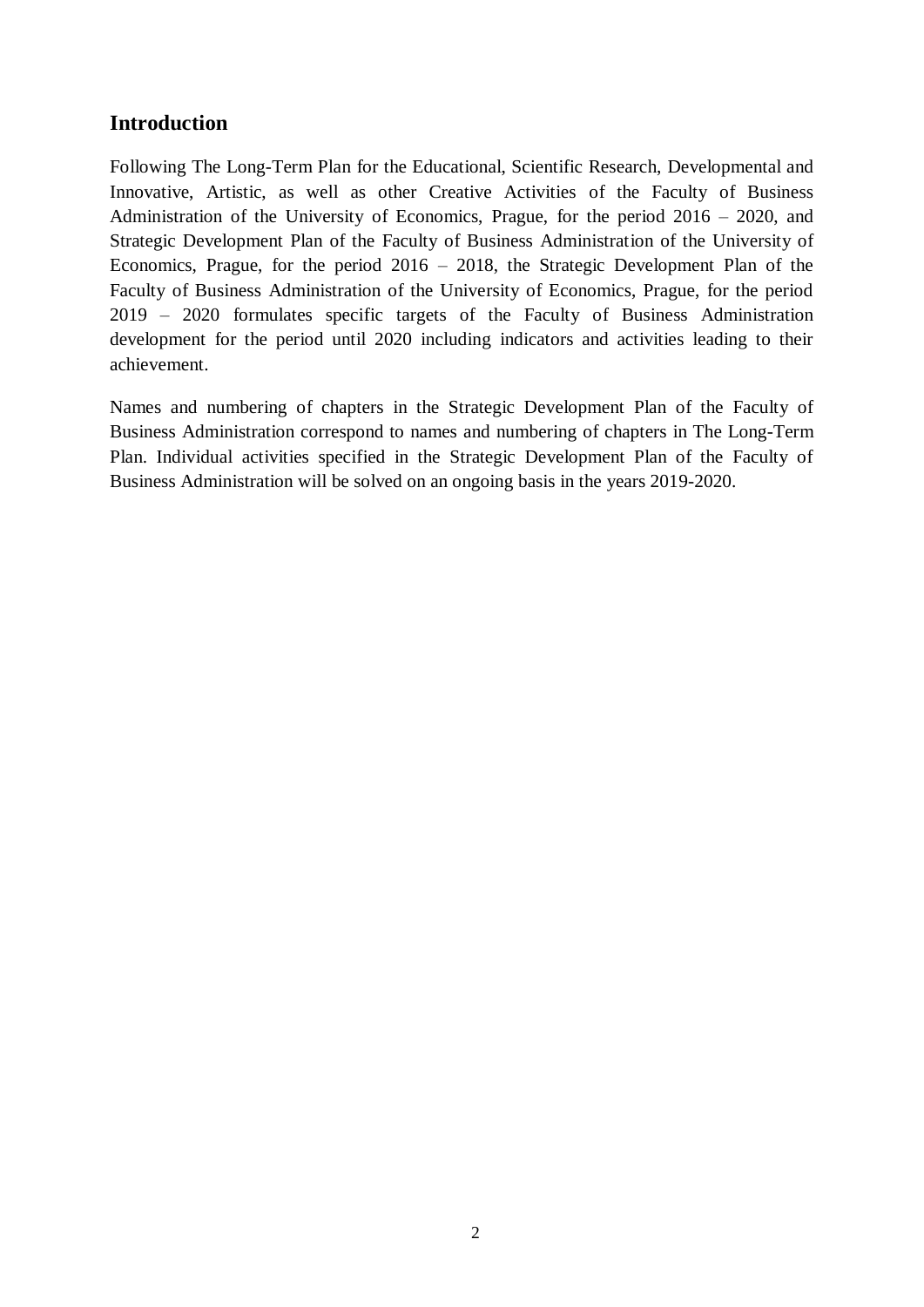## *1. Quality Assurance, Human Resources Development*

### **Main goals in the areas of internal evaluation and quality assurance**

- 1. Successful restructuring and re-accreditation of existing doctoral degree programmes of the FBA linked to re-accreditation of habilitation and professorship appointment processes.
- 2. Gaining the EQUIS re-accreditation for the FBA for a period of five years;
- 3. The School's share in gaining the AACSB accreditation for VSE;
- 4. Placement in the international rankings; evaluating the quality of the FBA (Financial Times, Eduniversal, etc.);
- 5. Launching AMBA international accreditation in 2020.
- 6. Increasing the share of the FBA in the total number of students in the management programmes in the Czech Republic.
- 7. Enhancing applicants' interest in studying in foreign-language programmes offered by the FBA.
- 8. Maintaining/increasing the quality of teaching;
- 9. Cooperation with the VSE within the implementation of a system of internal evaluation and quality assurance.

### **The main goals in the area of human resources development**

- 1. Updating a plan for the qualification structures and career growth at the departments of the FBA;
- 2. The creation of conditions for the more intensive cooperation between faculty members and the best firms in the business sphere;
- 3. The creation of conditions for academic and non-academic staff members of the FBA to gain a more intensive level of foreign experience; preferentially used for this potential of the CEMS programme.
- 4. Creating conditions for the recruitment of researchers from abroad.

### **Activities leading to the achievement of the goals in the areas of internal evaluation and quality assurance**

- 1. Preparation of the standard accreditation files and commencement of work on institutional accreditation;
- 2. Administratively and financially boosting the preparatory phase, and the process of international accreditation and evaluation;
- 3. Initiating activities to increase the interest of potential students an internet campaign, open days, meetings with secondary school students both at home and abroad, participation in post-secondary education fairs, both in the CR and abroad, as well as offering the possibility to sit the "mock" entrance examination.
- 4. Teaching quality: including the results of subject evaluation surveys implement s into the evaluation of the faculty performance, boosting the "skills" subjects, further develop obligatory subjects whose goal is to increase the quality of bachelor, diploma and doctoral thesis, and to use the services of the Academic Centre.
- 5. Continuously test the standard of the systems of evaluation and quality assurance.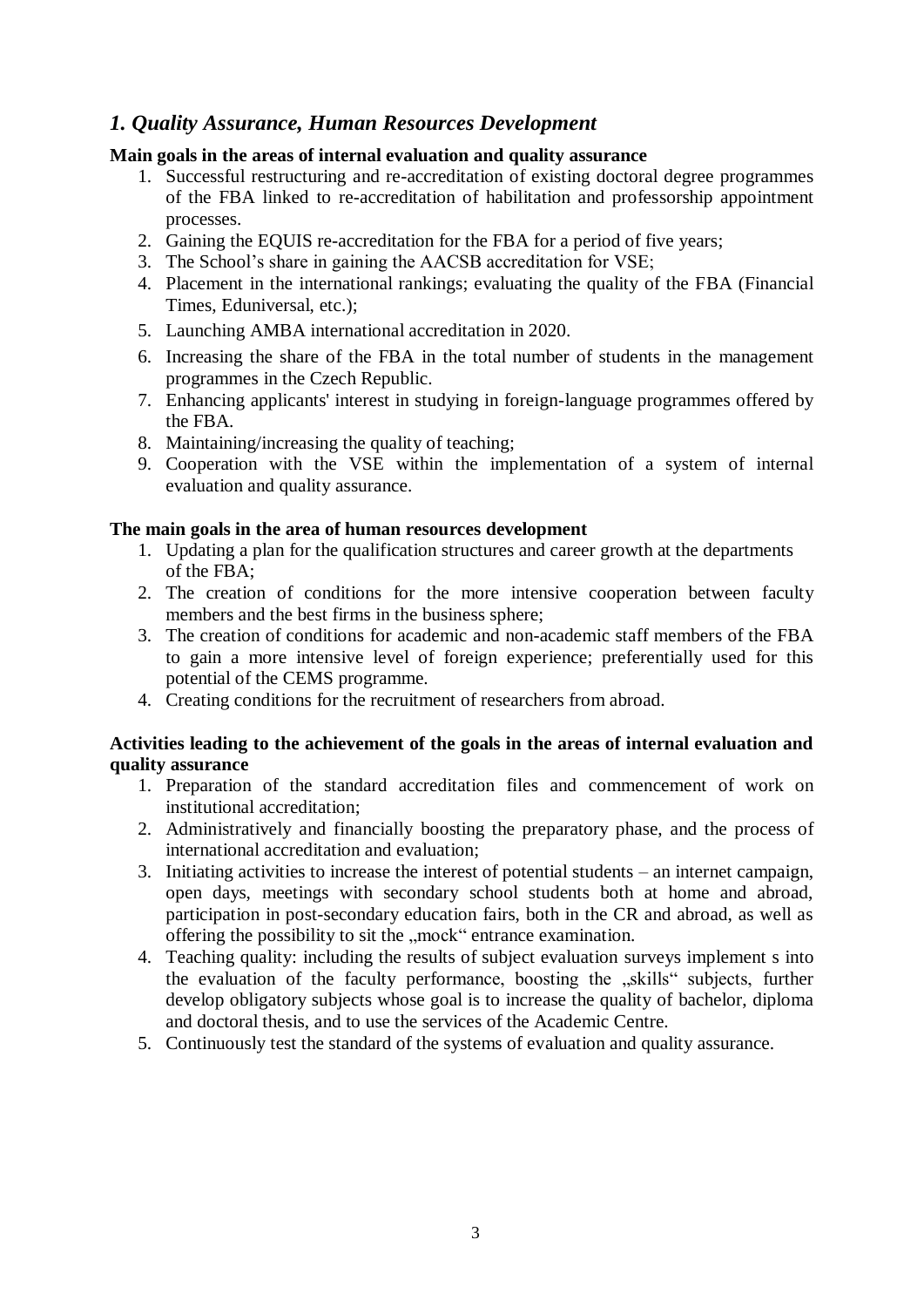### **Activities leading to the achievement of the goals in the area of human resources development**

- 1. Creating a plan of the qualification structure of the departments [the plans will be regularly updated once a year in relation to the conditions for habilitation and professorial appointment processes, and with the organisational system of the FBA];
- 2. Creating plans for the individual development for faculty members [plans will be regularly discussed with faculty members on the departmental level];
- 3. The development of the School´s institutes and the Centers of Excellence.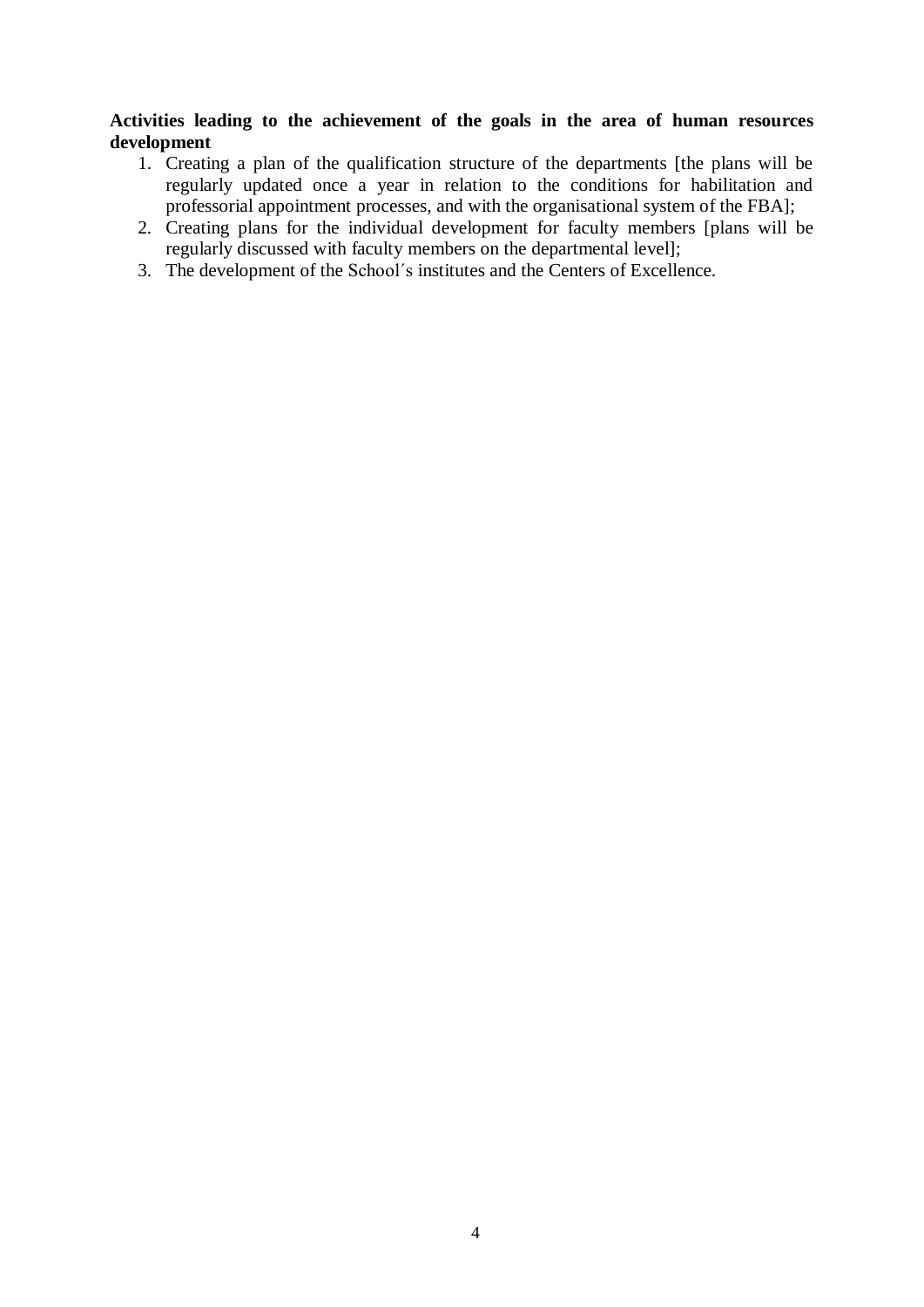| <b>Indicator</b>                                                         | <b>Current situation,</b>                                                          | Plan                               | Goal                           |
|--------------------------------------------------------------------------|------------------------------------------------------------------------------------|------------------------------------|--------------------------------|
|                                                                          | 2018                                                                               | 2019                               | 2020                           |
| <b>EQUIS</b> accreditation at                                            | initiate a process                                                                 | valid EQUIS                        | valid EQUIS                    |
| the FBA                                                                  |                                                                                    | accreditation                      | accreditation                  |
| <b>AACSB</b> accreditation                                               | <b>AACSB</b>                                                                       | valid AACSB                        | valid AACSB                    |
| for the VŠE                                                              | membership                                                                         | accreditation                      | accreditation                  |
| <b>EQUIS</b> accreditation at<br>the FBA                                 | evaluation of<br>accreditation<br>conditions                                       | Decision to start<br>accreditation | initiate a process             |
| Participation in the<br><b>Financial Times</b><br>international rankings | placement in FT<br>rankings                                                        | placement in FT<br>rankings        | placement in FT<br>rankings    |
| Participation in the                                                     | placement in                                                                       | placement in                       | placement in                   |
| Eduniversal                                                              | Eduniversal                                                                        | Eduniversal                        | Eduniversal                    |
| international rankings                                                   | rankings                                                                           | rankings                           | rankings                       |
| Participation in the QS                                                  | placement in QS                                                                    | placement in QS                    | placement in QS                |
| international rankings                                                   | rankings                                                                           | rankings                           | rankings                       |
| The number of<br>participants in the Open<br>Days                        | 700                                                                                | 800                                | 800                            |
| Mock lessons $-$ the<br>number of participants                           | 50                                                                                 | 75                                 | 100                            |
| Subject questionnaires -<br>evaluation                                   | The average rating<br>of 10% worst-rated<br>subjects is 2.75<br>(max. value is 5). | To increase to the<br>value 3.     | To increase to the<br>value 3. |

## **Indicators in the areas of internal evaluation and quality assurance**

## **Indicators in the area of human resources development**

| <b>Indicator</b>                                                   | <b>Current situation</b> | <b>Plan</b> | Goal    |
|--------------------------------------------------------------------|--------------------------|-------------|---------|
|                                                                    | 2018                     | 2019        | 2020    |
| Plans of the qualification<br>structures of departments            | concretized              | updated     | updated |
| Plans for the<br>qualification growth of<br>departmental personnel | concretized              | updated     | updated |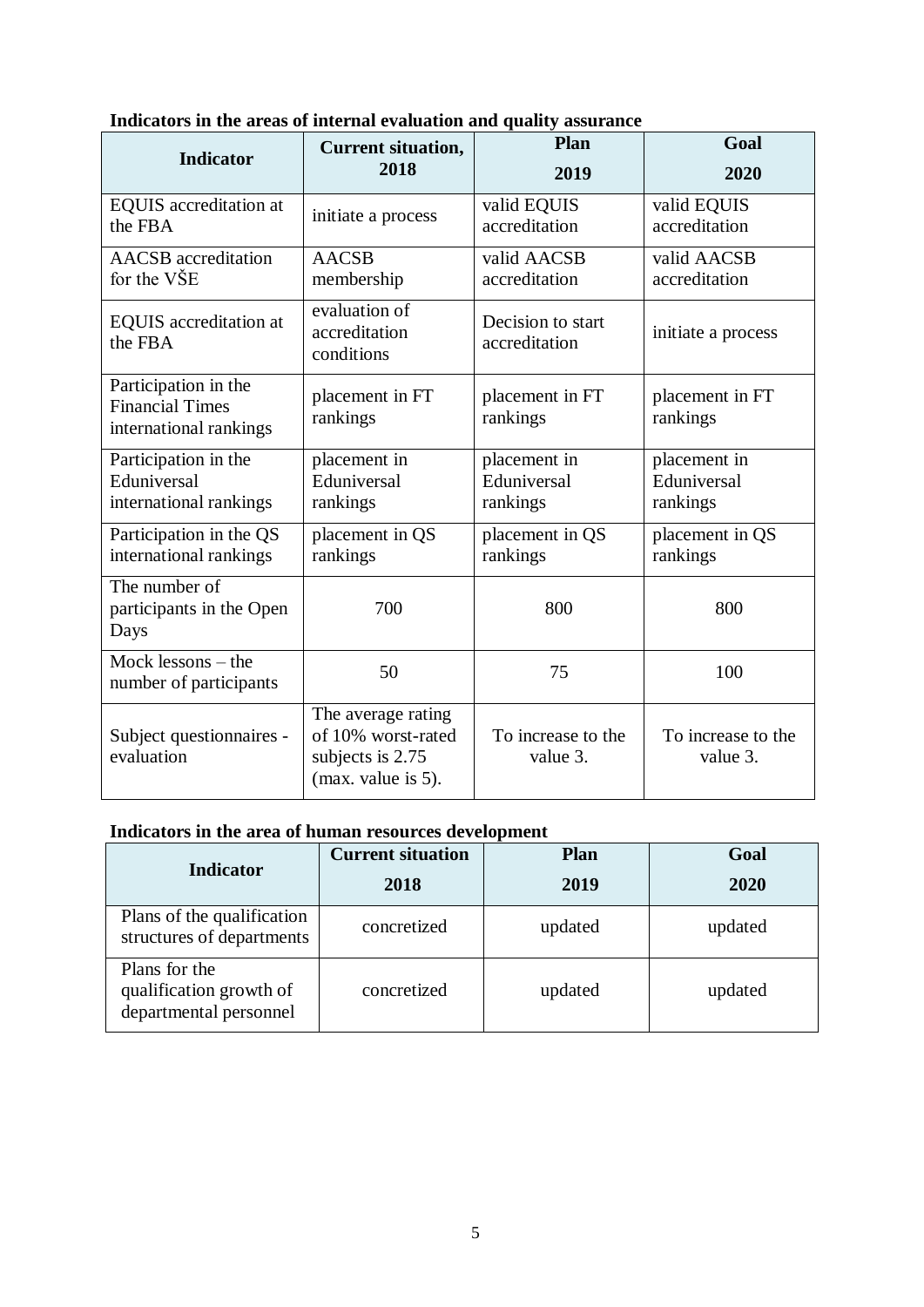# *2. Diversity and Availability*

## **Main goals in the areas**

- 1. Constantly increasing the quality of teaching and to develop their competitive priorities, especially by means of gradual innovation of study programmes and subjects based on their internationalisation and the projection of the results gained by scientific workers into lessons;
- 2. To develop a high-quality standard MBA and executive MBA programme to be taught through the medium of Czech and English; in cooperation with a foreign partner;
- 3. To develop high-quality executive and lifelong educational programmes and courses;
- 4. To boost the international character of faculty;
- 5. To support extraordinarily gifted students and involve them in the scientific research activities of the FBA;
- 6. To support students afflicted by health, social or other types of disadvantages;
- 7. To analyse the regular causes behind study success.

## **Activities leading to the achievement of the aims in these areas**

- 1. Ensuring flexibility in the study programs enabling them to react to changes in the labour market;
- 2. Carry out regular research on the requirements of the business;
- 3. To develop the subject "Internship in Czech Firm";
- 4. To develop the subject "Internship Abroad";
- 5. Boost the skills side of the teaching of case studies in subjects at subject exams and at final state exams;
- 6. Cooperate with CIKS in the acquisition of literature;
- 7. Ensure supplies of both the printed and electronic publications which are used at renowned universities;
- 8. Provide academic personnel with a comprehensive consultancy service, which supports the management of the demands of academic and ensures its quality;
- 9. Increase the number of foreign academics;
- 10. Actively cooperate with selected secondary schools [lectures, meetings, etc.]. Regularly organise Open Days; organise internet campaigns; offer "mock" entrance examinations;
- 11. Regularly inform students about the activities of the Academic Centre, promote its services, in particular among those students with below-average study results;
- 12. Utilise the services of the *Centre for Support of Handicapped Students*. Cooperate with this centre both during entrance exam procedures, as well as during the course of the handicapped students' studies;
- 13. Gradually prepare e-learning support for the use of FBA students as well as for commercial use.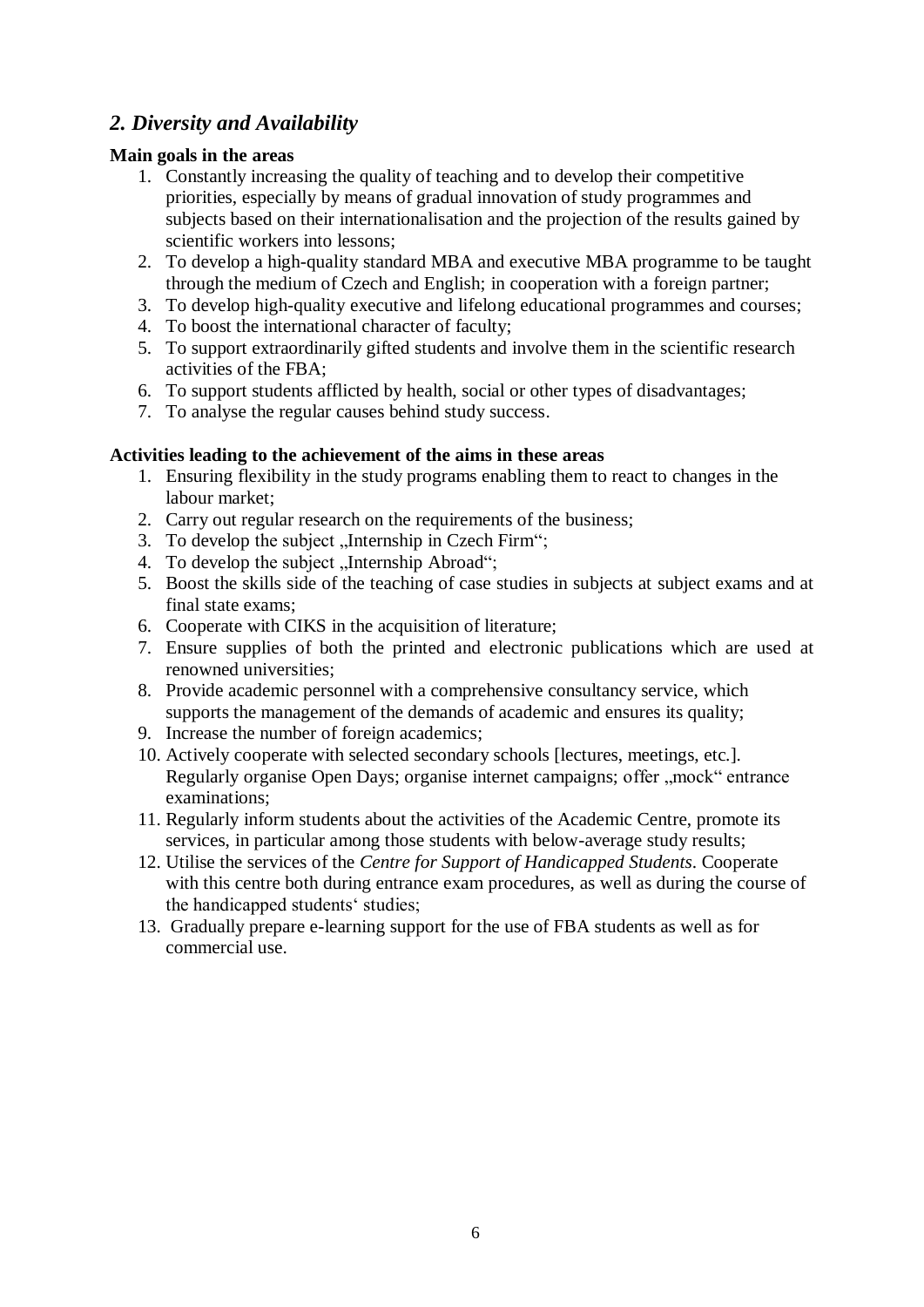| <b>Indicator</b>                                                                                          | <b>Current</b><br>situation, 2018 | <b>Plan</b><br>2019         | Goal<br>2020            |
|-----------------------------------------------------------------------------------------------------------|-----------------------------------|-----------------------------|-------------------------|
| Subject questionnaires and their<br>processing, per year                                                  | $\overline{2}$                    | $\overline{2}$              | $\overline{2}$          |
| The number of academic staff members in<br>courses aimed at increasing pedagogical<br>and research skills | 29                                | 30                          | 35                      |
| The number of MBA programmes / The<br>number of MBA programmes with e-<br>learning support                | 1/0                               | 2/1                         | 2/2                     |
| The number of subjects in lifelong<br>education                                                           | 19                                | 25                          | 25                      |
| The number of foreign academics as a<br>part of the total number of faculty                               | 5                                 | 7                           | 10                      |
| Number of online teaching materials                                                                       | $\Omega$                          | 6                           | 8                       |
| Setting the criteria for the selection of<br>excellent students                                           | general                           | Concretized<br>and realised | Updated and<br>realised |

## **Indicators in the areas of diversity and availability**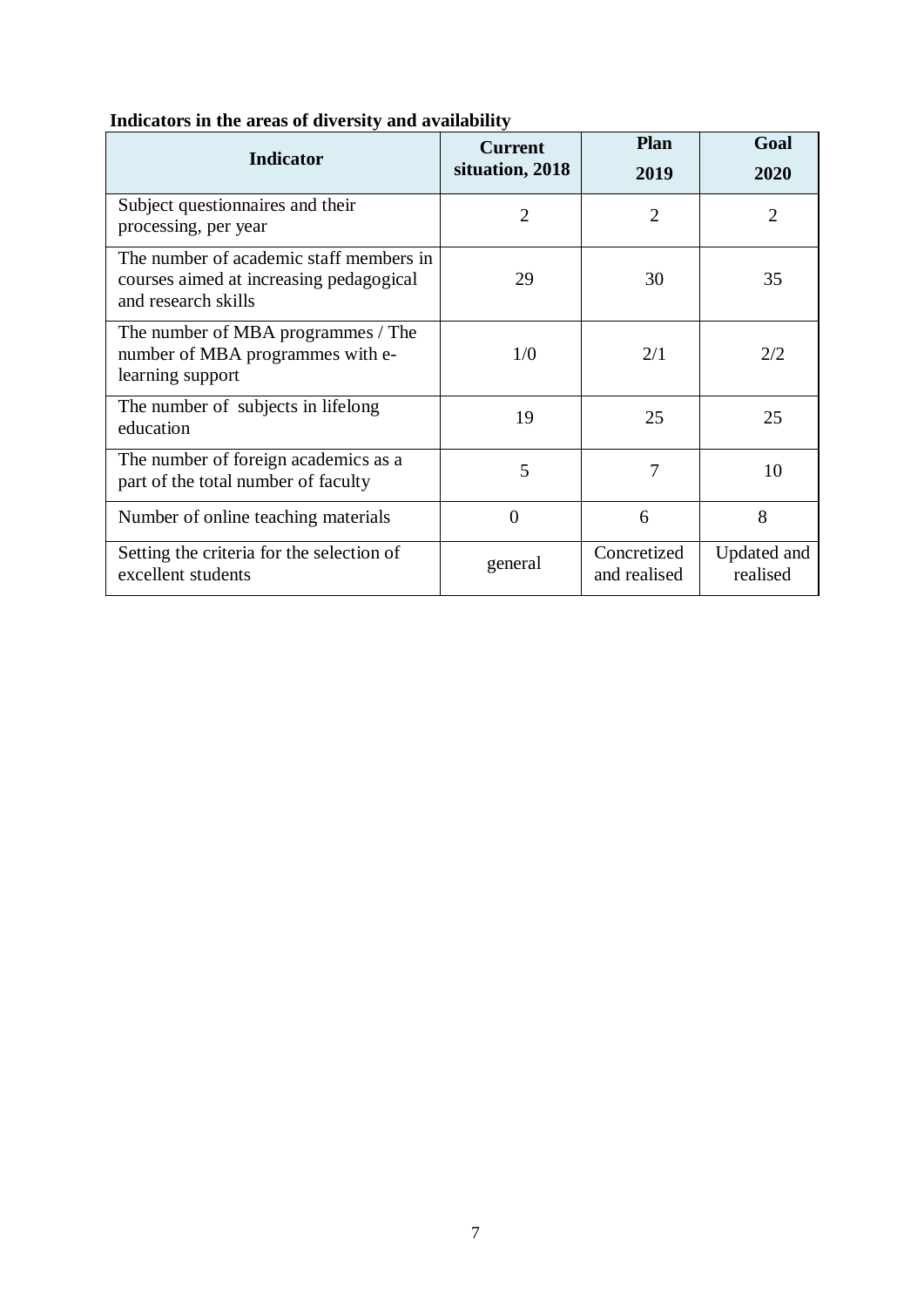# *3. The International Dimension of Educational Activities*

## **Main aims in the area of student mobility**

- 1. Increasing the number of students from all study levels who get involved in the mobility programmes;
- 2. Involving students in internships abroad;
- 3. To implement PR campaigns as an instrument for gaining potential students on accredited programmes, including Ph.D. study programmes;
- 4. Increasing the number of incoming exchange students.

## **The main aims in the area of foreign language programs**

- 1. Increasing the number of both applicants and students who are enrolled in the English Bachelor's, master, MBA and doctoral programmes;
- 2. Increasing the offer of double degree programmes.

## **The main aims in the area of academic personnel mobility**

- 1. Increasing the amount of foreign teaching mobility;
- 2. Increasing the number of long-term foreign faculty members [min. 1 semester/year];
- 3. Boosting the linguistic and pedagogical competence of existing faculty;
- 4. A higher rate of involvement of all departments in the teaching of subjects through the medium of foreign languages.

## **Activities leading to the achievement of the aims in the area of student mobility**

- 1. Proposing partner schools which are suitable even for students of the *Arts Management* study programme;
- 2. Reflecting foreign study stays in study plans [the mobility window] in all study programmes;
- 3. More intensive promotion of all forms of support for individual mobility [besides the exchange programmes], including the involvement of faculty members mobility;
- 4. Implementing scholarship supported projects for short-term student stays [Summer schools, and the like];
- 5. Increasing the number of subjects taught through the medium of foreign languages [of the required structure and quality] for the benefit of incoming exchange students.

### **Activities leading to the achievement of the aims in the area of foreign language programmes**

- 1. Actively seeking out opportunities for double degree programmes;
- 2. Development of MBA programme in English, including "MBA for Students" programme
- 3. Utilising the project Erasmus+ for the above-mentioned activities;
- 4. Support for the accreditation of foreign language subjects from the Academic Centre of the FBA.

### **Activities leading to the achievement of the aims in the area of faculty mobility**

- 1. Boosting the role of foreign teaching mobility, that is, the teaching of subjects through the medium of foreign languages as one of the conditions for career growth within the framework of appraisal assessment;
- 2. Language competence as a qualifying condition in the recruitment of new faculty members;
- 3. The realisation of special language courses aimed at the teaching of professional subjects, including presentation and other pedagogical skills;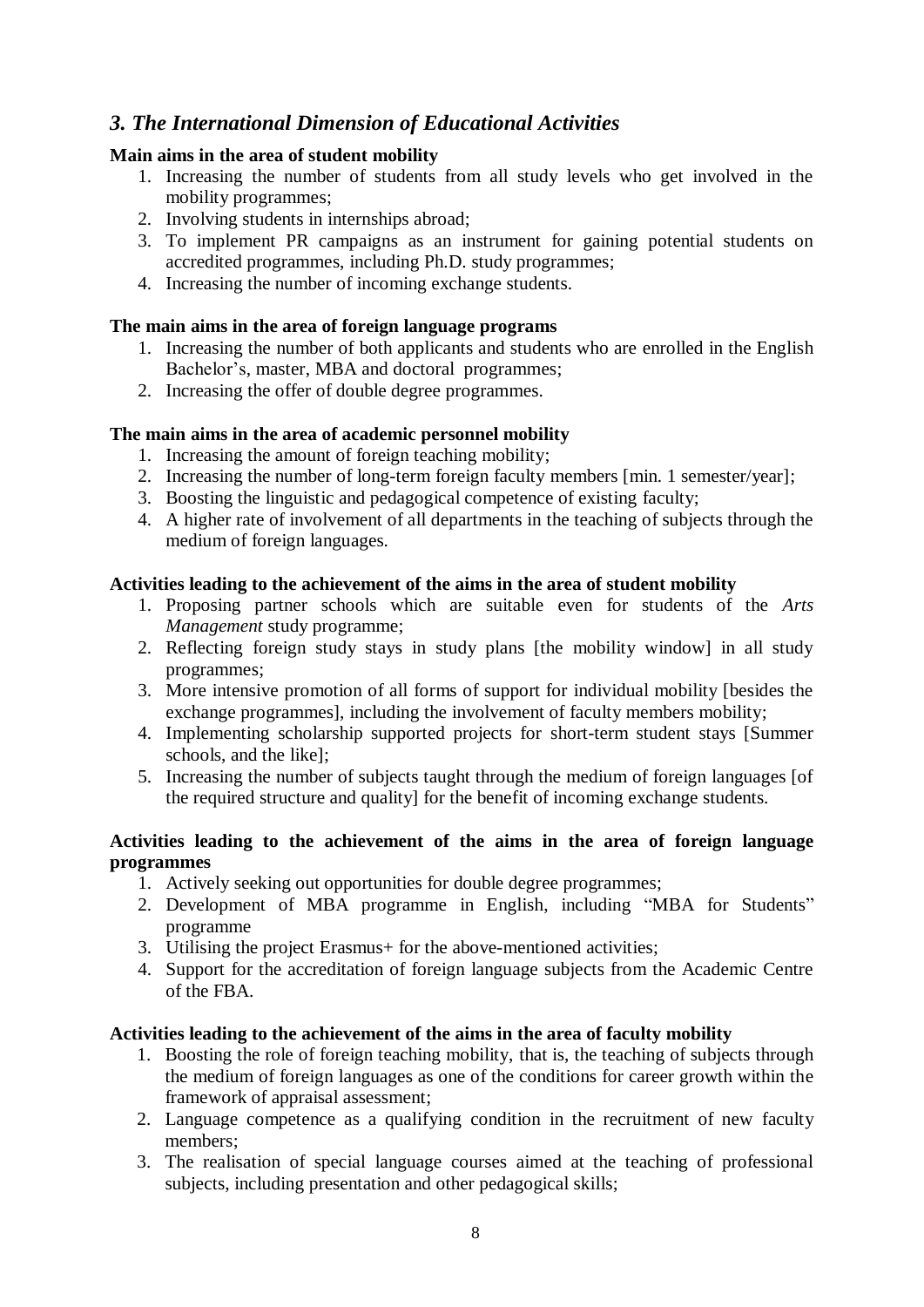- 4. Utilise the "Visiting Professor" project for reciprocal teacher mobility with schools outside of Europe;
- 5. The creation of conditions for long-term employment of foreign faculty members, including supplemental financial arrangements [e.g., ESF Funds, the Fulbright project, IRP funds, corporate funds, and the like];
- 6. Support for faculty from the FBA Academic Centre.

### **Indicators in the area of student mobility**

| Indicator                                                                                                                                              | <b>Current situation</b><br>2018 | <b>Plan</b><br>2019 | Goal<br>2020 |
|--------------------------------------------------------------------------------------------------------------------------------------------------------|----------------------------------|---------------------|--------------|
| The share of outgoing students for a semester;                                                                                                         | 5                                | 7                   | 8            |
| The number of students going on internships;                                                                                                           | 10                               | 20                  | 30           |
| The number of subjects taught through the<br>medium of English which are structured so as<br>to correspond with the structure of incoming<br>students. | 55                               | 60                  | 65           |

#### **Indicators in the area of foreign language programs**

| <b>Indicator</b>                                                                                                                                  | <b>Current situation</b><br>2018 | Plan<br>2019 | Goal<br>2020 |
|---------------------------------------------------------------------------------------------------------------------------------------------------|----------------------------------|--------------|--------------|
| The number of double degree programmes                                                                                                            |                                  |              |              |
| The share of students enrolled in foreign<br>language programmes as a part of the total<br>number of students enrolled in all study<br>programmes | 7.6                              | 9.0          | 10.0         |

#### **Indicators in the area of the mobility of academic personnel**

| <b>Indicator</b>                                                               | <b>Current situation</b><br>2018 | <b>Plan</b><br>2019 | Goal<br>2020 |
|--------------------------------------------------------------------------------|----------------------------------|---------------------|--------------|
| The number of faculty mobility abroad [at least]<br>one week long]             | 18                               | 19                  | 20           |
| The number of foreign faculty members at the<br>FBA for at least one semester. | 25                               | 27                  | 30           |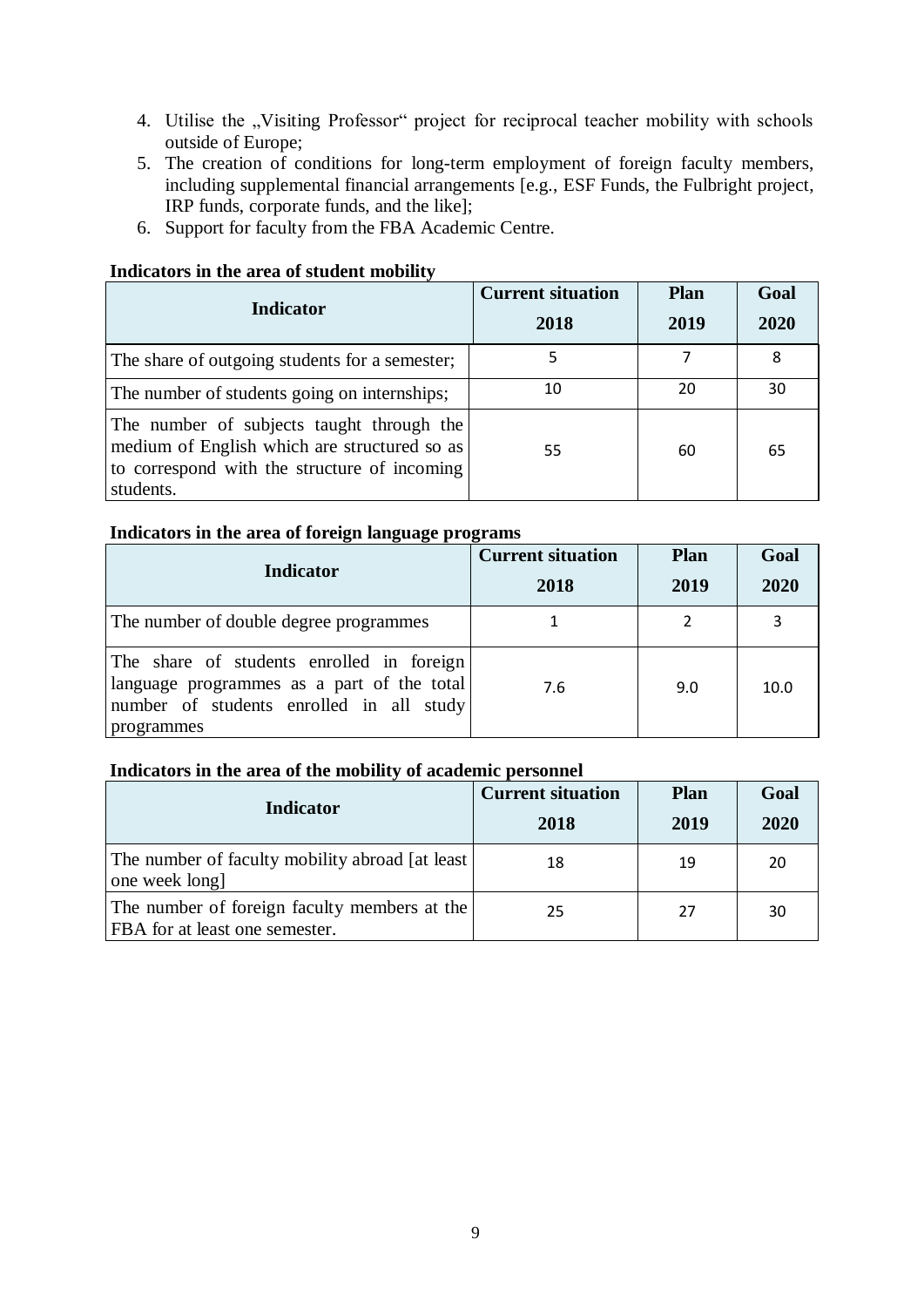# *4. Employability of Graduates; the Social Role of FBA; Development of the FBA brand*

### **The main aims in the area of employability of FBA graduates on the labour market**

- 1. Maintaining the current low rate of unemployment among FBA graduates;
- 2. Boosting students' practical skills;
- 3. Gaining foreign experience for the greatest number of the School's students;
- 4. To boost and systemise relations with graduates;
- 5. Increase the success of graduates by supporting their mutual cooperation with the business sphere, as well as supporting their personal and professional growth;
- 6. Monitor the success of graduates in practice;

### **The main aims in the area of cooperation with the business sphere [executive education, consultancy, contracted research, partnership]**

- 1. The development of long-term partnerships between the FBA and firms;
- 2. Boosting executive education programmes,
- 3. Boosting consultancy activities and contracted research;

#### **The main aims in the area of the development of the FBA brand**

- 1. To boost the attractiveness and reputation of the FBA brand among secondary school students and their parents;
- 2. To boost the reputation of the FBA as a partner among representatives of the corporate sector;
- 3. To boost the reputation of the FBA among the wider public.

### **Activities leading to the achievement of the aims in the area of employability of FBA graduates on the labour market**

- 1. Flexible structures in study programmes enabling them to react to changes in the labour market;
- 2. Development of the optional subject "Internship";
- 3. Boosting the skills aspects of teaching carried out through case studies and solving problematic situations at the final state examinations;
- 4. Inform the School's students about, and motivate them to go abroad by PR campaigns, financial support, and reserve credits;
- 5. Development of alumni communities;
- 6. Boosting graduates' success by means of supporting their networking, and offering educational programmes;
- 7. Implementation of regular research activities aimed at identifying current requirements of practice for individual programmes and subjects (human resource management, logistics, marketing, etc.);
- 8. Regularly evaluate the success of graduates in practice (Eurostudent project, Financial Times ranking, etc.).

### **Activities leading to the Achievement of aims in the area of cooperation with the business sphere [executive education; consultancy; contracted research; partnership]**

- 1. Actively gain new business partners among the best companies and other organizations.
- 2. To ensure the satisfaction of existing business partners.
- 3. Expand and improve the offer of executive education and contracted research programmes.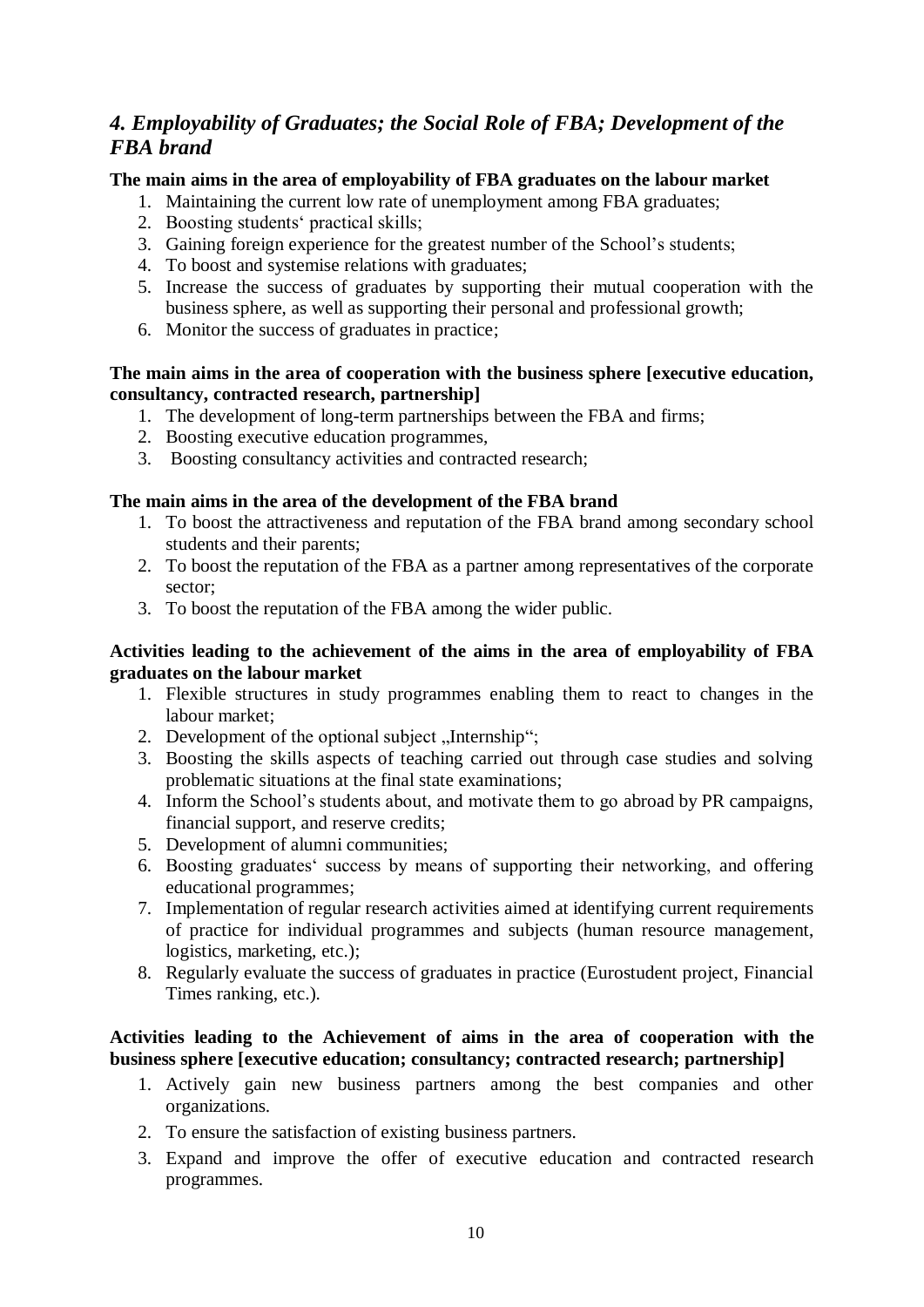- 4. Strengthen the organization of executive education and contracted research programmes.
- 5. Setting up the sales process for executive education and contract research.

**Activities leading to the achievement of the aims in the area of the development of the FBA brand**

- 1. Thoroughly point out the achievements and advantages of the FBA through the School´s website, myFPH website, Facebook, open days, etc.
- 2. Implement PR campaigns (in both online and offline environments) towards students of secondary school.
- 3. Regularly inform the corporate public about executive education programmes, contracted research and successful projects realised together with practice.
- 4. Strengthen and systematize proactive and reactive media relations.
- 5. Regularly monitor the perception of the FBA in comparison with its main competitors.

| <b>Indicator</b>                                                          | <b>Current situation</b> | <b>Plan</b> | Goal |
|---------------------------------------------------------------------------|--------------------------|-------------|------|
|                                                                           | 2018                     | 2019        | 2020 |
| Rate of unemployment among graduates                                      | 3%                       | 3%          | 3%   |
| The number of internships at the FBA [for FBA]<br>students per year]      | 50                       | 70          | 90   |
| The number of case studies done during the final<br>state examinations    | 0                        | 15          | 30   |
| The number of functioning alumni communities                              | 8                        | 10          | 10   |
| The number of alumni participating in alumni<br>communities               | 500                      | 700         | 800  |
| The number of completed research projects<br>demanded by firms at the FBA | 0                        |             | 1    |

## **Indicators in the area of the employability of graduates of the FBA on the labour market**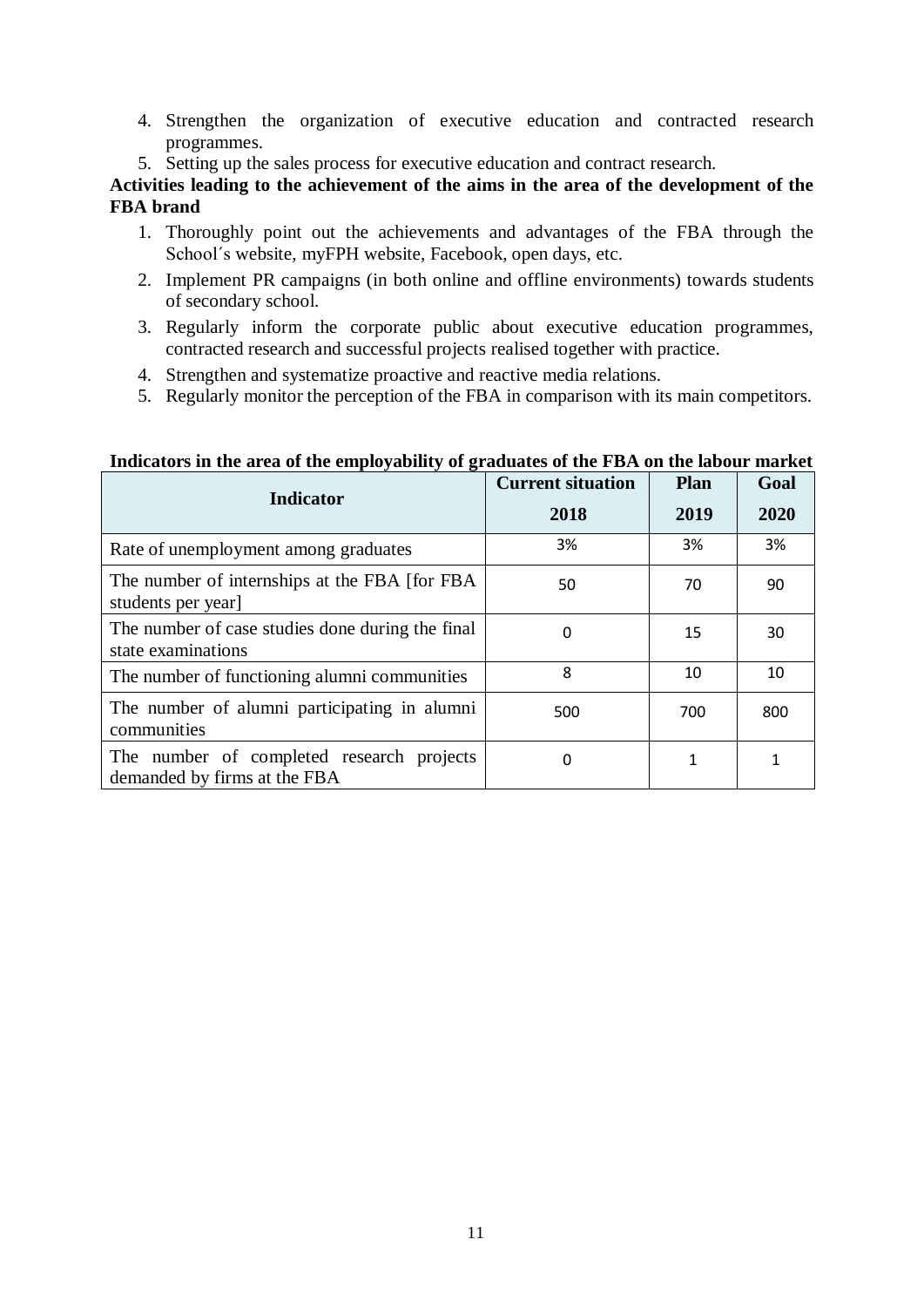| Indicator                                                                          | <b>Current</b><br>situation<br>2018 | <b>Plan</b><br>2019                              | Goal<br>2020   |
|------------------------------------------------------------------------------------|-------------------------------------|--------------------------------------------------|----------------|
| The number of long-term FBA - corporate<br>partnerships                            | 82                                  | 95                                               | 105            |
| The financial volume of a corporate partnership<br>(excluding contracted research) | 4.5 mil. CZK                        | 6.2 mil. CZK                                     | $6.7$ mil. CZK |
| The financial volume of contracted research                                        |                                     | 1.4 mil.CZK $ 1.7 \text{ mil.CZK} $              | 2 mil. CZK     |
| The financial volume of executive education                                        |                                     | $0.5$ mil. CZK $ 0.55$ mil. CZK $ 0.65$ mil. CZK |                |

## **Indicators in the area of cooperation with the business sphere [executive education, consultancy, contracted research, partnerships]**

## **Indicators in the area of the development of the FBA brand**

| <b>Indicator</b>                                             | <b>Current situation</b>           | <b>Plan</b> | Goal    |
|--------------------------------------------------------------|------------------------------------|-------------|---------|
|                                                              | 2018                               | 2019        | 2020    |
| The number of applications to the FBA bachelor<br>programmes | 2,112                              | 2,300       | 2,400   |
| The number of FBA webpage visits                             | 240,000                            | 276,000     | 317,000 |
| The number of "MyFPH" webpage visits                         | 2,500<br>(September -<br>December) | 8,000       | 9,000   |
| The number of FBA webpage visits from the<br>Google Ads      | 32,000                             | 40,000      | 50,000  |
| The average number of visits to organic<br>Facebook posts    | 925                                | 1,250       | 1,500   |
| The average number of visits to sponsored<br>Facebook posts  | 4,117                              | 9,000       | 12,000  |
| Number of positive media outcomes dedicated<br>to the FBA    | 200                                | 230         | 260     |
| Number of visitors on open days                              | 800                                | 1,000       | 1,000   |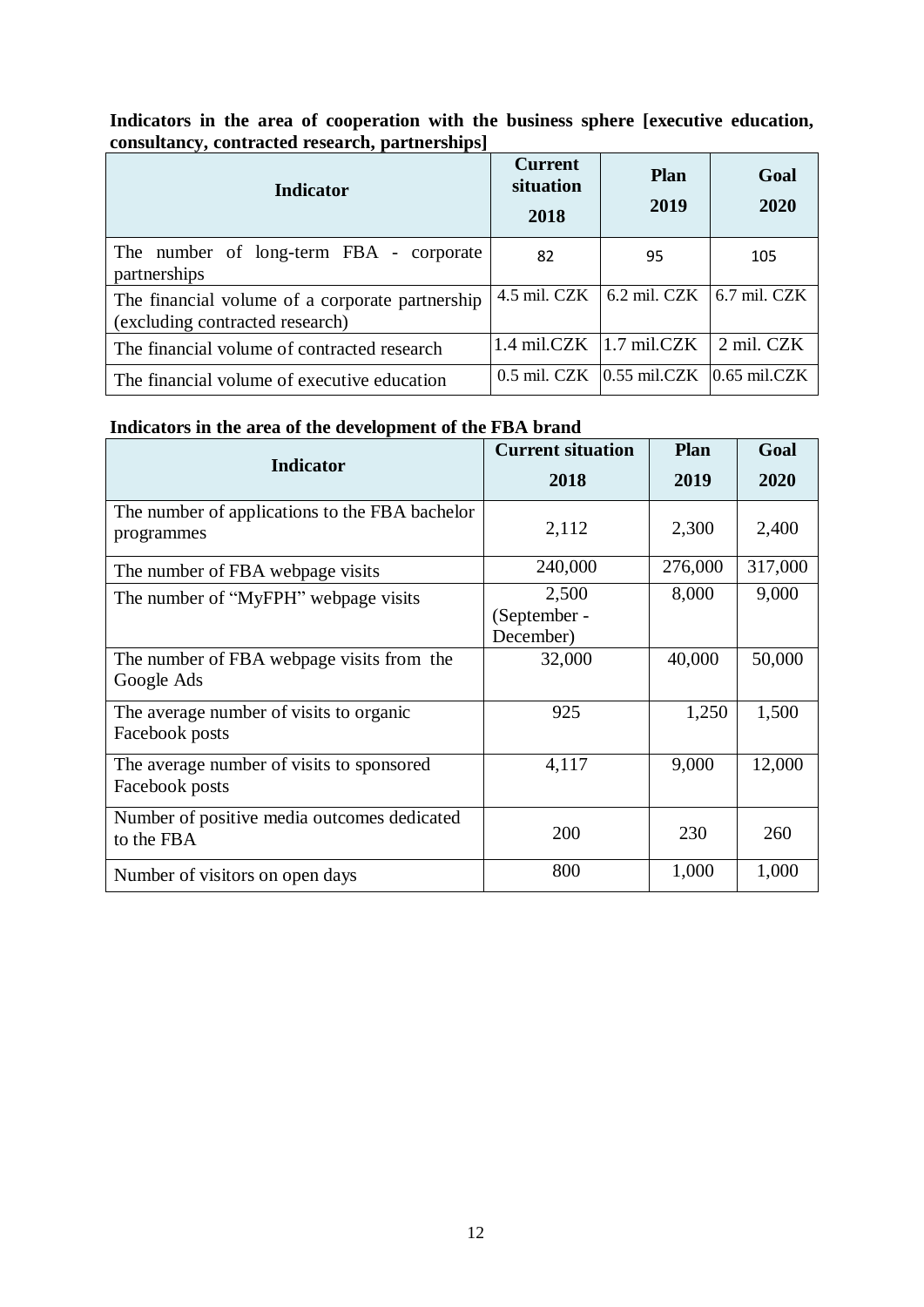## *5. Quality and Relevant Research, Development, and Innovation*

### **The main aims in the areas of quality and relevance of scientific research activities**

- 1. Further, increase the quality of scientific results;
- 2. Increase the number of academics achieving quality scientific results, especially in Q1 and Q2 in WoS;
- 3. Increase the involvement of FBA faculty in scientific projects, especially the international ones;
- 4. Increase the quality of research in the framework of the Ph.D. study programmes;
- 5. Include the FBA journal CEBR in the WoS database.

### **The main aims in the areas of linking pedagogical and scientific research activities**

- 1. Increase the involvement of students in the scientific research activities which are carried out under the supervision of a faculty member;
- 2. Application of scientific research activities realised by faculty into teaching activities;
- 3. Increase the application of up to date world scientific knowledge in teaching practice.
- 4. Develop the area of research in managerial education

### **Efforts leading to the achievement of aims in the areas of quality and relevance of scientific research activities**

- 1. Systems for evaluating appraisal performance, as well as a system for rewarding supporting publication activities, especially in journals in Q1 and Q2 in WoS, both for scientific researchers and Ph.D. students;
- 2. IT support, organising and supporting workshops aimed at increasing the quality of scientific activities, especially in the field of methodology;
- 3. New accreditation of doctoral studies, oriented toward the development of research know-how of Ph.D. students;
- 4. Provision of project support, rewards for the submission/gaining of scientific projects, especially international ones;
- 5. Support for the participation of faculty members and doctoral students in prestigious world conferences and intensive courses aimed at methodology;
- 6. Support for peer review in the area of scientific research;
- 7. Gaining top foreign scientific researchers

### **Efforts leading to the achievement of aims in the area of linking pedagogical and scientific research activities**

- 1. Subjects aimed at boosting the quality and scientific orientation of qualification work – research methods [for the Master's degree programmes], how to write a final thesis [for the Bachelor's degree programmes];
- 2. Involving Master's and Ph.D. students into the IGA project, or to others [the national research foundation GACR], completing their theses and dissertations within the framework of these scientific research projects;
- 3. Increasing the number of applications to the ESOP competition;
- 4. Revision of thesis/dissertation themes from the point of view of their relevance;
- 5. Involving students in research projects carried out for firms throughout the FBA centers of excellence;
- 6. Proposing talented Master's students who are oriented on scientific research;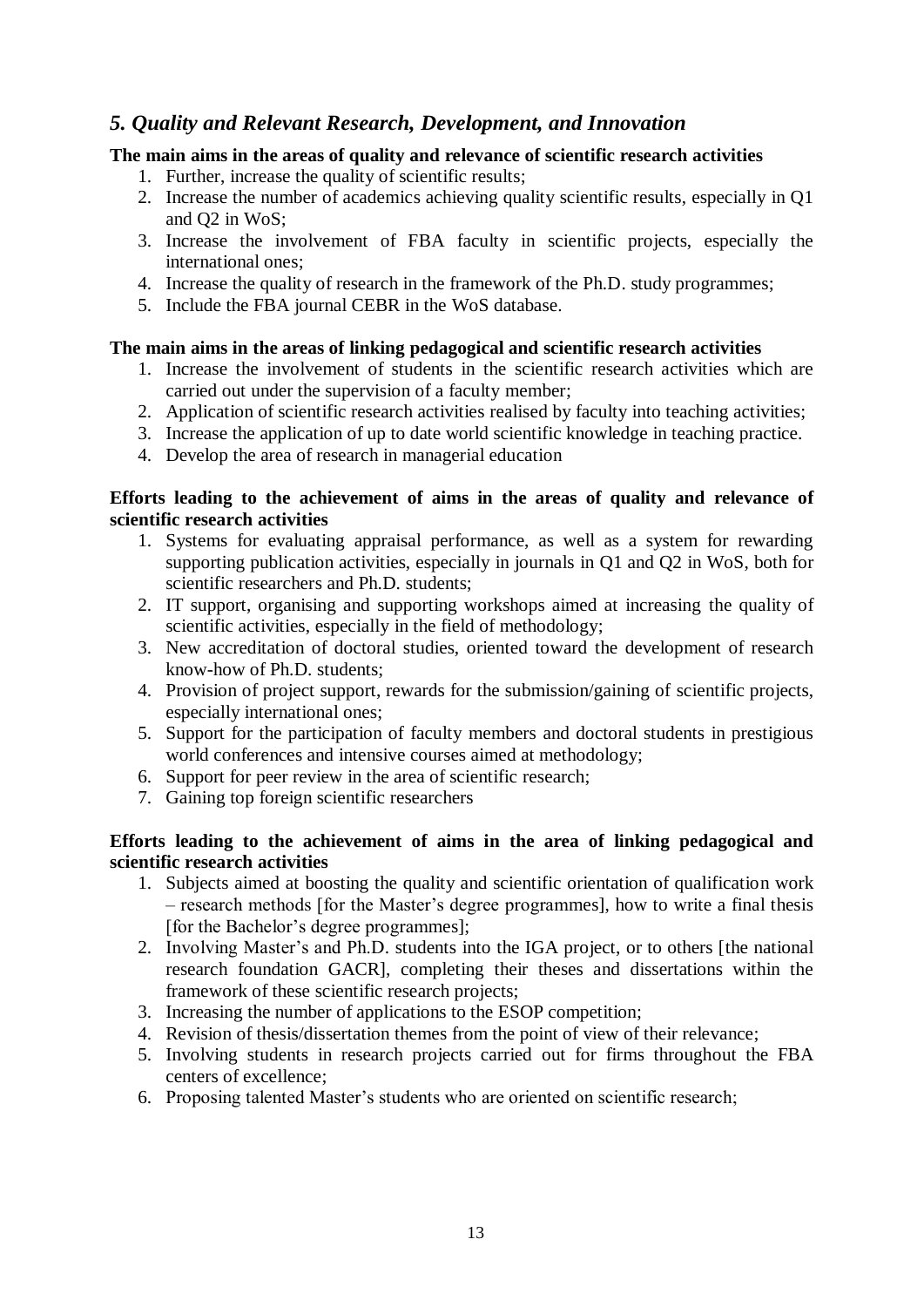| <b>Indicator</b>                                                                      | <b>Current situation</b><br>2018 | <b>Plan</b><br>2019 | Goal<br>2020 |
|---------------------------------------------------------------------------------------|----------------------------------|---------------------|--------------|
| Number of articles in journals listed in WoS,<br>Q1 and Q2 quartiles, by AIS          | 5                                | 10                  | 12           |
| Number of articles in journals listed in<br>SSCI/Scopus                               | 49                               | 55                  | 60           |
| Percentage of faculty members who are<br>publishing in journals listed in SSCI/Scopus | 22%                              | 23%                 | 24%          |
| The number of top foreign scientists gained                                           | $\overline{2}$                   | 4                   | 5            |
| The number of international scientific and<br>development projects                    | 4                                | 2                   | 5            |
| The number of doctoral publications listed in<br>SSCI/Scopus                          | 16                               | 16                  | 18           |

## **Indicators in the areas of quality and relevance of the scientific research activities**

## **Indicators in the area of linking pedagogical and scientific research activities**

| <b>Indicator</b>                                                                              | <b>Current situation</b><br>2018 | <b>Plan</b><br>2019 | Goal<br>2020 |
|-----------------------------------------------------------------------------------------------|----------------------------------|---------------------|--------------|
| New accreditation of doctoral study programme                                                 | no                               | <b>ves</b>          | Yes          |
| The number of applications to the ESOP<br>(excellent theses and dissertations)<br>competition | 15                               | 25                  | 30           |